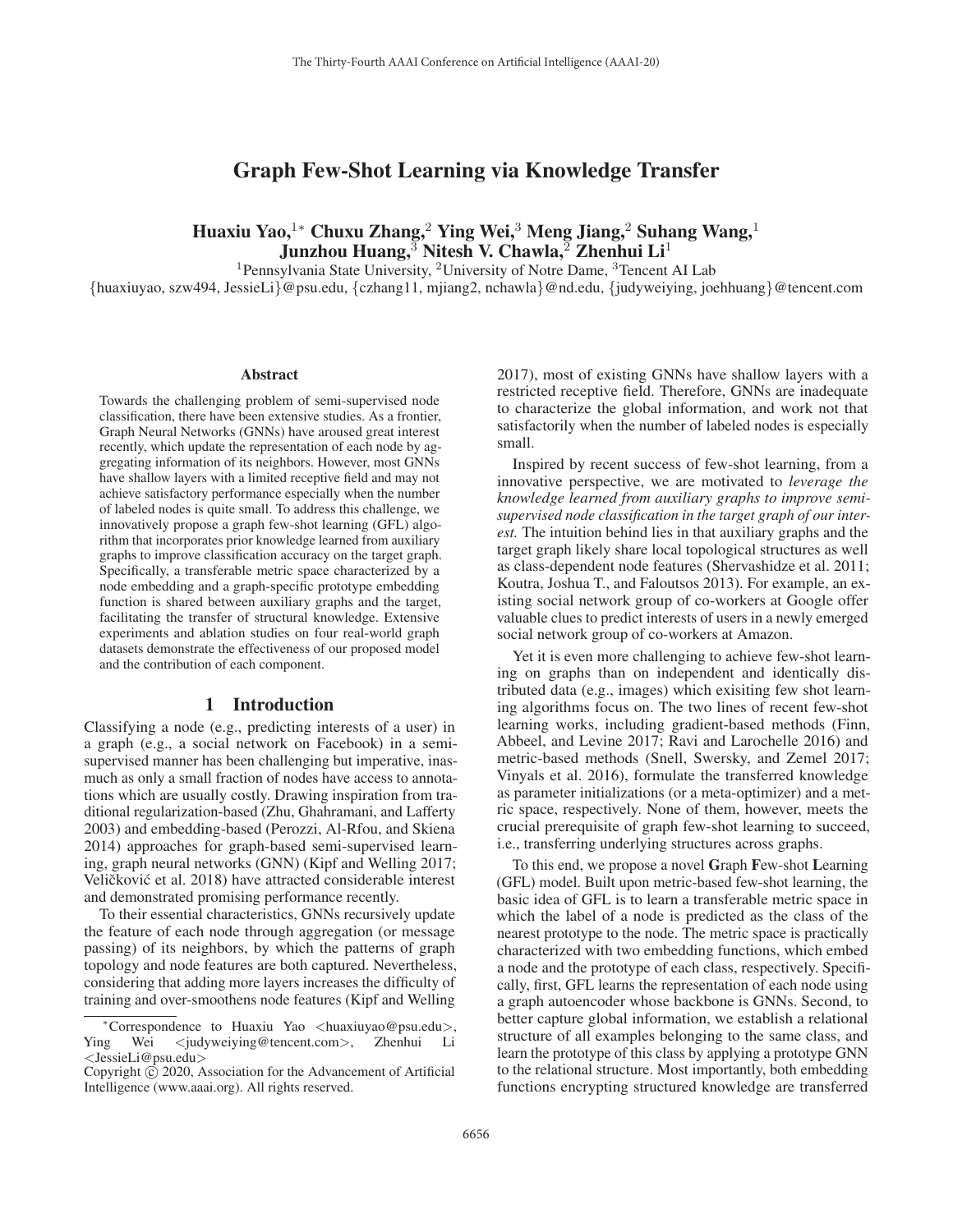from auxiliary graphs to the target one, to remedy the lack of labeled nodes. Besides the two node-level structures, note that we also craft the graph-level representation via a hierarchical graph representation gate, to enforce that similar graphs have similar metric spaces.

To summarize, our main contributions are: (1) to the best of our knowledge, it is the first work that resorts to knowledge transfer to improve semi-supervised node classification in graphs; (2) we propose a novel graph few-shot learning model (GFL) to solve the problem, which simultaneouly transfers node-level and graph-level structures across graphs; (3) comprehensive experiments on four node classification tasks empirically demonstrate the effectiveness of GFL.

## 2 Related Work

In this section, we briefly introduce the relevant research lines of our work: graph neural network and few-shot learning.

Graph Neural Network Recently, a variety of graph neural network models (GNN) have been proposed to exploit the structures underlying graphs to benefit a variety of applications (Kipf and Welling 2017; Zhang et al. 2019; Tang et al. 2019; Huang et al. 2019; Liu et al. 2019; Gao, Wang, and Ji 2018). There are two lines of GNN methods: non-spectral methods and spectral methods. The spectral methods mainly learn graph representations in the spectral domain (Defferrard, Bresson, and Vandergheynst 2016; Henaff, Bruna, and LeCun 2015; Bruna et al. 2013; Kipf and Welling 2017), where the learned filters are based on Laplacian matrices. For non-spectral methods, the basic idea is to develop an aggregator to aggregate a local set of features (Veličković et al. 2018; Hamilton, Ying, and Leskovec 2017). These methods have achieved great success in several graph-based tasks, such as node classification and graph classification. Thus, in this paper, we are motivated to leverage GNN as the base architecture to learn the node and graph representation.

Few-Shot Learning Few-shot/Zero-shot learning via knowledge transfer has achieve great success in a variety of applications (Li et al. 2019; 2018; Yao et al. 2019a). There are two popular types of approaches for few-shot learning: (1) gradient-based few-shot learning methods, which aim to learn a better initialization of model parameters that can be updated by a few gradient steps in future tasks (Finn, Abbeel, and Levine 2017; Finn, Xu, and Levine 2018; Lee and Choi 2018; Yao et al. 2019b) or directly use a meta-optimizer to learn the optimization process (Ravi and Larochelle 2016); (2) metricbased few-shot learning methods, which propose to learn a generalized metric and matching functions from training tasks (Snell, Swersky, and Zemel 2017; Vinyals et al. 2016; Yang et al. 2018; Bertinetto et al. 2019). Our proposed GFL falls into the second category. These traditional metric-based few-shot learning methods are dedicated to independent and identically distributed data, between which no explicit interactions exists.

## 3 Preliminaries

**Graph Neural Network** A graph G is represented as  $(A, X)$  where  $A \in \{0, 1\}^{n \times n}$  is the adiacent matrix and **X**), where  $\mathbf{A} \in \{0,1\}^{n \times n}$  is the adjacent matrix, and  $\mathbf{X} = \{x_1, \dots, x_n\} \in \mathbb{R}^{n \times h}$  is the node feature matrix. To  $\mathbf{X} = {\mathbf{x}_1, \dots, \mathbf{x}_n} \in \mathbb{R}^{n \times h}$  is the node feature matrix. To learn the node representation for graph G an embedding funclearn the node represetation for graph  $G$ , an embedding function f with parameter  $\theta$  are defined. In this work, following the "message-passing" architecture (Gilmer et al. 2017), the embedding function  $f_{\theta}$  is built upon graph neural network (GNN) in an end-to-end manner, which is formulated as:

$$
\mathbf{H}^{(l+1)} = \mathcal{M}(\mathbf{A}, \mathbf{H}^{(l)}; \mathbf{W}^{(l)}),
$$
 (1)

where  $M$  is the message passing function and has a series of possible implementations (Hamilton, Ying, and Leskovec 2017; Kipf and Welling 2017; Veličković et al. 2018),  $H^{(l+1)}$ is the node embedding after *l* layers of GNN and  $W^{(l)}$  is learnable weight matrix of layer <sup>l</sup>. The node feature **X** is used as the initial node embedding  $H^{(1)}$ , i.e.,  $H^{(1)} = X$ . After stacking  $L$  graph neural network layers, we can get the final representation  $\mathbf{Z} = f_{\theta}(\mathbf{A}, \mathbf{X}) = \mathbf{H}^{(L+1)} \in \mathbb{R}^{h'}$ . For simplicity we will use  $\mathbf{Z} = \text{GNN}(\mathbf{A} \mid \mathbf{X})$  to denote a GNN simplicity, we will use  $\mathbf{Z} = \text{GNN}(\mathbf{A}, \mathbf{X})$  to denote a GNN with  $L$  layers.

The Graph Few-Shot Learning Problem Similar as the traditional few-shot learning settings (Snell, Swersky, and Zemel 2017; Vinyals et al. 2016; Finn and Levine 2018), in graph few-shot learning, we are given a sequence of graphs  $\{\mathcal{G}_1,\ldots,\mathcal{G}_{N_t}\}\$  sampled from a probability distribution  $\mathcal E$  over tasks (Baxter 1998). For each graph  $\mathcal G_i \sim \mathcal E$ . we are provided with a small set of  $n^{s_i}$  labeled *support* nodes set  $S_i = \{(\mathbf{x}_{i,j}^{s_i}, y_{i,j}^{s_i})\}_{j=1}^{n^{s_i}}$  and a *query* nodes set  $\Omega_i$  (*s*, *y*<sub>i</sub>, *y*<sub>i</sub>, *y*<sub>i</sub>, *y*<sub>i</sub>, *y*<sub>i</sub>, *y*<sub>i</sub>, *y*<sub>i</sub>, *y*<sub>i</sub>, *y*<sub>i</sub>, *y*<sub>i</sub>, *y*<sub>i</sub>, *y*<sub>i</sub>, *y*<sub>i</sub>, *y*<sub>i</sub>, *y*<sub>i</sub>, *y*<sub>i</sub>, *y*<sub>i</sub>  $\mathcal{Q}_i = \{(\mathbf{x}_{i,j}^{q_i}, y_{i,j}^{q_i})\}_{j=1}^{n^{q_i}}$ , where  $y_{i,j} \in \{1, ...K\}$  is the corresponding label For each node *i* in query set  $\mathcal{Q}_i$  we are responding label. For each node  $\hat{j}$  in query set  $Q_i$ , we are<br>supposed to predict its corresponding label by associating supposed to predict its corresponding label by associating its embedding  $f_{\theta}(\mathbf{A}, \mathbf{x}_{i,j}^{q_i}) : \mathbb{R}^h \to \mathbb{R}^{h'}$  with representation  $(f_{\theta}(\mathbf{A}, \mathbf{x}_{i,j}^{s_i}) | \text{in compact set } S$ , yie the similarity measure  $(f_{\theta}(\mathbf{A}, \mathbf{x}_{i,j}^{s_i}), y_{i,j}^{s_i})$  in support set  $\mathcal{S}_i$  via the similarity measure denote  $\mathcal{S}_i$  and  $\mathcal{S}_i$  and  $\mathcal{S}_i$  and  $\mathcal{S}_i$  and  $\mathcal{S}_i$  and  $\mathcal{S}_i$  and  $\mathcal{S}_i$  and  $\mathcal{S}_i$  and  $\mathcal{S}_i$  and d. Specifically, in prototypical network (Snell, Swersky, and Zemel 2017), the prototype  $\mathbf{c}_k^k$  for each class k is defined<br>as  $\mathbf{c}^k = \sum_{k=1}^k c_k (\mathbf{A} \mathbf{x}^{s_k}) / |S^k|$  where  $S^k$  denotes the as  $\mathbf{c}_i^k = \sum_{\mathbf{x}_{i,j}^s \in \mathcal{S}_i^k} f_\theta(\mathbf{A}, \mathbf{x}_{i,j}^{s_i}) / |\mathcal{S}_i^k|$ , where  $\mathcal{S}_i^k$  denotes the sample set in  $S_i$  of class k and  $|S_i^k|$  means the number of samples in  $S_k^k$ . For each graph  $G_i$ , the effectiveness on guery samples in  $S_i^k$ . For each graph  $\mathcal{G}_i$ , the effectiveness on query<br>set  $\mathcal{O}_i$  is evaluated by the loss  $\mathcal{L} = \sum_{k=1}^{\infty} \mathcal{L}^k$  where set  $Q_i$  is evaluated by the loss  $\mathcal{L}_i = \sum_k \mathcal{L}_i^k$ , where:

$$
\mathcal{L}_i^k = - \sum_{(\mathbf{x}_{i,j}^{q_i}, y_{i,j}^{q_i}) \in \mathcal{Q}_i^k} \log \frac{\exp(-d(f_{\theta}(\mathbf{A}, \mathbf{x}_{i,j}^{q_i}), \mathbf{c}_i^k))}{\sum_{k'} \exp(-d(f_{\theta}(\mathbf{A}, \mathbf{x}_{i,j}^{q_i}), \mathbf{c}_i^{k'})))}, (2)
$$

where  $Q_i^k$  is the query set of class k from  $Q_i$ . The goal of graph few-shot learning is to learn a well-generalized of graph few-shot learning is to learn a well-generalized embedding function  $f_\theta$  from previous graphs which can be used to a new graph with a small support set. To achieve this goal, few-shot learning often includes two-steps, i.e., metatraining and meta-testing. In meta-training, the parameter  $\theta$  of embedding function  $f_{\theta}$  is optimized to minimize the expected empirical loss over all historical training graphs, i.e.,  $\min_{\theta} \sum_{i=1}^{N_t} \mathcal{L}_i$ . Once trained, given a new graph  $\mathcal{G}_t$ , the learned embedding function  $f_0$  can be used to improve the learned embedding function  $f_\theta$  can be used to improve the learning effectiveness with a few support nodes.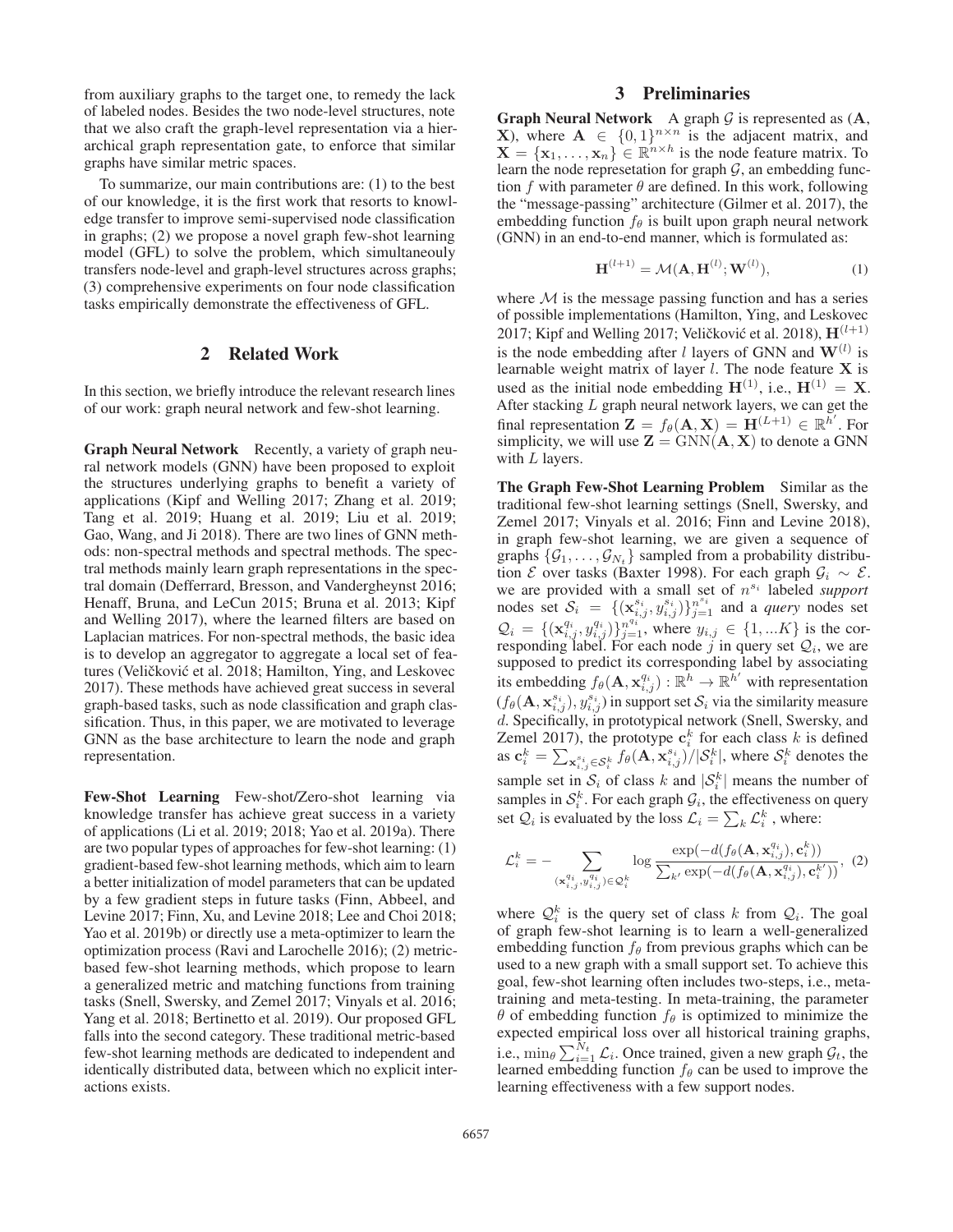## 4 Methodology

In this section, we elaborate our proposed GFL whose framework is illustrated in Figure 1. The goal of GFL is to adapt graph-structured knowledge learned from existing graphs to the new graph  $G_t$  by exploiting the relational structure in both node-level and graph-level. In the node level, GFL captures the relational structure among different nodes. In part (a) of Figure 1, for each class  $k$ , the corresponding relational structure is constructed by the samples in  $S_i^k$  and a prototype GNN<br>(PGNN) is proposed to learn its prototype representation. For (PGNN) is proposed to learn its prototype representation. For graph-level structures, GFL learns the representation of a whole graph and ensures similar graphs have similar structured knowledge to be transferred. Specifically, as illustrated in part (b) (see Figure 2 for more detailed structure of part (b)), the parameters of PGNN highly depend on the whole graph structure which is represented in a hierarchical way. The matching loss is finally computed via the similarity measure d. To enhance the stability of training and the quality of node representation, we further introduce the auxiliary graph reconstruction structure, i.e., the part (c). In the remaining of this section, we will detail the three components, i.e., *graph structured prototype*, *hierarchical graph representation gate* and *auxiliary graph reconstruction*.

#### 4.1 Graph Structured Prototype

In most of the cases, a node plays two important roles in a graph: one is locally interacting with the neighbors that may belong to different classes; the other is interacting with the nodes of the same class in relatively long distance, which can be globally observed. For example, on a biomedical knowledge graph, it is necessary to model both (1) the local structure among disease nodes, treatment nodes, gene nodes, and chemical nodes, and (2) the structure between disease nodes describing their co-occurrence or evolutionary relationship, as well as the structure between gene nodes describing their co-expression. The embedding results  $\mathbf{Z}_i$  of graph  $\mathcal{G}_i$ describes the first role of local heterogeneous information. And we need to learn the prototype of each class (as defined in Section 3) for the second role of global homogeneous information. It is non-trivial to model the relational structure among support nodes and learn their corresponding prototype, we thus propose a prototype GNN model denoted as PGNN to tackle this challenge.

Given the representation of each node, we first extract the relational structure of samples belong to class  $k$ . For each graph  $\mathcal{G}_i$ , the relational structure  $\mathcal{R}_i^k$  of the sample set  $\mathcal{S}_i^k$  can<br>be constructed based on some similarity metrics, such as the be constructed based on some similarity metrics, such as the number of k-hop common neighbors, the inverse topological distance between nodes. To improve the robustness of  $\mathcal{R}_i^k$  and alleviate the effect of outlier nodes, we introduce a threshold alleviate the effect of outlier nodes, we introduce a threshold  $\mu$ . If the similarity score w between a pair of nodes is smaller than  $\mu$ , we set it to a fixed value  $\mu_0$ , i.e.,  $w = \mu_0$  ( $\mu_0 < \mu$ ). Then, the PGNN is used to model the interactions between samples in the  $S_i^k$ , i.e.,  $PGNN_{\phi}(\mathcal{R}_i^k, f_{\theta}(S_i^k))$ , where PGNN<br>is parameterized by  $\phi$ . Note that  $PCNN_{\phi}(\mathcal{R}_i^k, f_{\phi}(S_i^k))$  is is parameterized by  $\phi$ . Note that,  $PGNN_{\phi}(\mathcal{R}_i^k, f_{\theta}(\mathcal{S}_i^k))$  is a representation matrix and we use *i* to indicate the *i*-th a representation matrix, and we use  $j$  to indicate the  $j$ -th node representation. Thus, the graph structured prototype is

calculated as follows,

$$
\mathbf{c}_i^k = \text{Pool}_{j=1}^{n^{s_i^k}} (\text{PGNN}_{\phi}(\mathcal{R}_i^k, f_{\theta}(\mathcal{S}_i^k))[j]),\tag{3}
$$

where Pool operator denotes a max or mean pooling operator over support nodes and  $n^{s_i^k}$  represents the number of nodes in support set  $S_i^k$ .

#### 4.2 Hierarchical Graph Representation Gate

The above prototype construction process is highly determined by the PGNN with the globally shared parameter  $\phi$ . However, different graphs have their own topological structure, motivating us to tailor the globally shared information to each graph. Thus, we learn a hierarchical graph representation for extracting graph-specific information and incorporate it with the parameter of PGNN through a gate function. Before detailing the structure, we first illustrate the importance of the hierarchical graph representation: the simple, node level representation for a graph can be insufficient for many complex graph structures, especially those high-order structures that widely exist and are valuable in real-world applications (Morris et al. 2019).

Figure 2 illustrates the detailed structure of hierarchical graph representation gate. First, following the popular method of hierarchical graph modeling (Ying et al. 2018), the hierarchical graph representation for each level is accomplished by alternating between two level-wise stages: the node assignment and the representation fusion (see part (a) in Figure 2).

Node Assignment In the assignment step, each low-level node is assigned to high-level community. In level  $r$  of graph  $G_i$ , we denote the number of nodes as  $K<sup>r</sup>$ , the adjacency matrix as  $A_i^r$ , the feature matrix as  $X_i^r$ . For the  $k^r$ -th node in <br>*r*-th level, the assignment value  $p_i^{k^r \to k^{r+1}}$  from node  $k^r$  to node  $k^{r+1}$  in  $(r+1)$ -th level is calculated by applying soft. node  $k^{r+1}$  in  $(r + 1)$ -th level is calculated by applying softmax function on the output of an assignment GNN (AGNN) as follows,

$$
p_i^{k^r \to k^{r+1}} = \frac{\exp(\text{AGNN}(\mathbf{A}_i^r, \mathbf{X}_i^r)[k^r, k^{r+1}])}{\sum_{\bar{k}^{r+1}=1}^{K^{r+1}} \exp(\text{AGNN}(\mathbf{A}_i^r, \mathbf{X}_i^r)[k^r, \bar{k}^{r+1}])}, \tag{4}
$$

where  $\text{AGNN}(\mathbf{A}_i^r, \mathbf{X}_i^r)[k^r, k^{r+1}] \in \mathbb{R}^1$  denotes the assign-<br>ment representation value from node k<sup>r</sup> in level r to node ment representation value from node  $k^r$  in level r to node  $k^{r+1}$  in level  $r + 1$ . The whole assignment matrix including every assignment probability  $p_i^{k^r \to k^{r+1}}$  is denoted as  $\mathbf{P}_i^{r \rightarrow r+1} \in \mathbb{R}^{K^r \times K^{r+1}}.$ Renresentation Fusion  $\mathbf{P}^{r\rightarrow r+1} \in \mathbb{R}^{K^r \times K^{r+1}}$ 

Representation Fusion After getting the assignment matrix  $\mathbf{P}_{i}^{r\rightarrow r+1} \in \mathbb{R}^{K^{r}\times K^{r+1}}$ , for level  $r+1$ , the adjacent<br>matrix is defined as  $\mathbf{\Lambda}^{r+1} = (\mathbf{P}^{r\rightarrow r+1})^T \mathbf{\Lambda}^{r} \mathbf{P}^{r\rightarrow r+1}$  and matrix is defined as  $\mathbf{A}_i^{r+1} = (\mathbf{P}_i^{r \to r+1})^T \mathbf{A}_i^r \mathbf{P}_i^{r \to r+1}$  and the feature matrix is calculated by applying assignment mathe feature matrix is calculated by applying assignment matrix on the output of a fusion GNN (FGNN), i.e.,  $X_i^{r+1} =$ <br> $(P^{r \to r+1})^T E CNN(A^r, \mathbf{X}^r)$ . Then, the feature represents  $(\mathbf{P}_i^{r\to r+1})^T$ FGNN $(\mathbf{A}_i^r, \mathbf{X}_i^r)$ . Then, the feature representa-<br>tion  $\mathbf{b}^{r+1}$  of layel  $r+1$  can be calculated by aggregating the tion  $\mathbf{h}_i^{r+1}$  of level  $r+1$  can be calculated by aggregating the representation of all nodes i.e. representation of all nodes, i.e.,

$$
\mathbf{h}_{i}^{r+1} = \text{Pool}_{k^{r+1} - 1}^{K^{r+1}}((\mathbf{P}_{i}^{r \to r+1})^T \text{FGNN}(\mathbf{A}_{i}^{r}, \mathbf{X}_{i}^{r})[k^{r+1}]), \tag{5}
$$

where  $\mathbf{X}_i^{r+1}[k^{r+1}] = (\mathbf{P}_i^{r \to r+1})^T \text{FGNN}(\mathbf{A}_i^r, \mathbf{X}_i^r)[k^{r+1}]$ <br>denotes the feature representation of node  $k^{r+1}$ . denotes the feature representation of node  $k^{r+1}$ .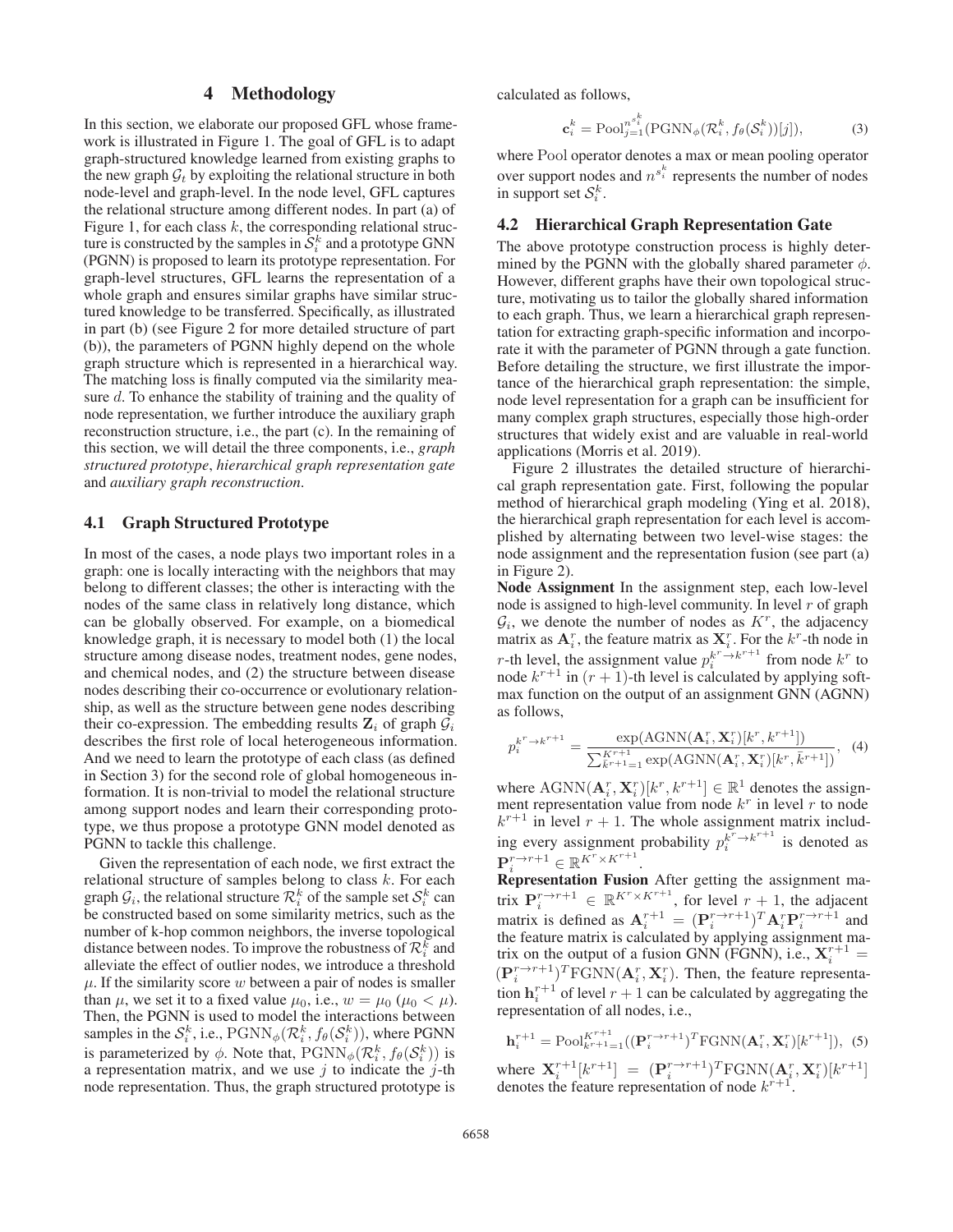

Figure 1: The framework of proposed GFL including three components. (a) Graph structured prototype: we extract the graph relation structure for the support set  $S_i^k$  of each class k and use a prototype GNN (PGNN) to learn its representation  $c_i^k$ ; (b)<br>Hierarchical graph representation gate: we learn the hierarchical representations of gra Hierarchical graph representation gate: we learn the hierarchical representations of graph from level 1 to R, i.e.,  $\mathbf{h}_i^1$  to  $\mathbf{h}_i^R$ , and use the aggregated representation to modulate the parameters of PGNN: (c) use the aggregated representation to modulate the parameters of PGNN; (c) Auxiliary graph reconstruction: we construct the graph autoencoder to improve the training stability and the quality of node representation.



Figure 2: The detailed framework of hierarchical graph representation gate: (a) the basic block for learning hierarchical representation  $\{\mathbf{h}_i^1, \ldots, \mathbf{h}_i^R\}$ ; (b) aggregator to aggregate  $\{\mathbf{h}_i^1, \ldots, \mathbf{h}_i^R\}$  where the learnable query vector  $\mathbf{g}_i$  is intro- ${\bf h}_i^1, \ldots, {\bf h}_i^R$ , where the learnable query vector  ${\bf q}_i$  is intro-<br>duced to calculate the attention weight  $\beta^1, \ldots, \beta^R$ . Note that duced to calculate the attention weight  $\beta^1 \cdots \beta^R$ . Note that, we only illustate the attention aggregator. (c) graph-specific gate construction, where  $h_i$  is used to calculate gate  $g_i$ .

By calculating the representation of each level, we get the representation set  $\{h_i^1, \ldots, h_i^R\}$  which encrypts the graph structure from different levels. Then to get the whole graph structure from different levels. Then, to get the whole graph representation  $h_i$ , the representation of each level is aggregated via an aggregator AGG. In this work, we propose two candidate aggregators: mean pooling aggregator and attention aggregator (see part (b) in Figure 2). For mean pooling aggregator, the graph representation  $h_i$  is defined as:

$$
\mathbf{h}_{i} = \text{AGG}_{\text{mean}}(\{\mathbf{h}_{i}^{1}, \ldots, \mathbf{h}_{i}^{R}\}) = \frac{1}{R} \sum_{r=1}^{R} \mathbf{h}_{i}^{r}.
$$
 (6)

Considering the representation of different levels may have different contributions on the whole representation  $\mathbf{h}_i$ , for attention aggregator, we first introduce a learnable query vector as  $\mathbf{q}_i$ , and then the formulation is

$$
\mathbf{h}_{i} = \text{AGG}_{\text{att}}(\{\mathbf{h}_{i}^{1}, \ldots, \mathbf{h}_{i}^{R}\}) = \sum_{r=1}^{R} \beta_{i}^{r} \mathbf{h}_{i}^{r} = \sum_{r=1}^{R} \frac{\mathbf{q}_{i}^{T} \mathbf{h}_{i}^{r}}{\sum_{r'=1}^{R} \mathbf{q}_{i}^{T} \mathbf{h}_{i}^{r'}} \mathbf{h}_{i}^{r}.
$$
\n(7)

After the aggregating process, the final representation  $h_i$ is expected to be graph-specific. Inspired by previous findings (Xu et al. 2015): similar graphs may activate similar parameters (i.e., parameter  $\phi$  of the PGNN), we introduce a gate function  $\mathbf{g}_i = \mathcal{T}(\mathbf{h}_i)$  (see part (c) in Figure 2) to tailor graph structure specific information. Then, the global transferable knowledge (i.e.,  $\phi$ ) is adapted to the structure-specific parameter via the gate function, which is defined as follows:

$$
\phi_i = \mathbf{g}_i \circ \phi = \mathcal{T}(\mathbf{h}_i) \circ \phi,\tag{8}
$$

where  $\circ$  represents element-wise multiplication.  $\mathbf{g}_i = \mathcal{T}(\mathbf{h}_i)$ maps the graph-specific representation  $h_i$  to the same space of parameter  $\phi$ , which is defined as:

$$
\mathbf{g}_i = \mathcal{T}(\mathbf{h}_i) = \sigma(\mathbf{W}_g \mathbf{h}_i + \mathbf{b}_g),\tag{9}
$$

where  $\mathbf{W}_g$  and  $\mathbf{b}_g$  are learnable parameters. Thus,  $PGNN_{\phi}$  in Eqn. (3) would be  $PGNN_{\phi}$ in Eqn. (3) would be  $PGNN_{\phi_i}$ .

### 4.3 Auxiliary Graph Reconstruction

In practice, it is difficult to learn an informative node representation using only the signal from the matching loss, which motivates us to design a new constraint for improving the training stability and the quality of node representation. Thus, for the node embedding function  $f_{\theta}(\cdot)$ , we refine it by using a graph autoencoder. The reconstruction loss for training autoencoder is defined as follows,

$$
\mathcal{L}_r(\mathbf{A}_i, \mathbf{X}_i) = ||\mathbf{A}_i - \text{GNN}_{dec}(\mathbf{Z}_i)\text{GNN}_{dec}^T(\mathbf{Z}_i)||_F^2, \quad (10)
$$

where  $\mathbf{Z}_i = \text{GNN}_{enc}(\mathbf{A}_i, \mathbf{H}_i)$  is the representation for each node in graph  $G_i$  and  $|| \cdot ||_F$  represents the Frobenius each node in graph  $\mathcal{G}_i$  and  $\|\cdot\|_F$  represents the Frobenius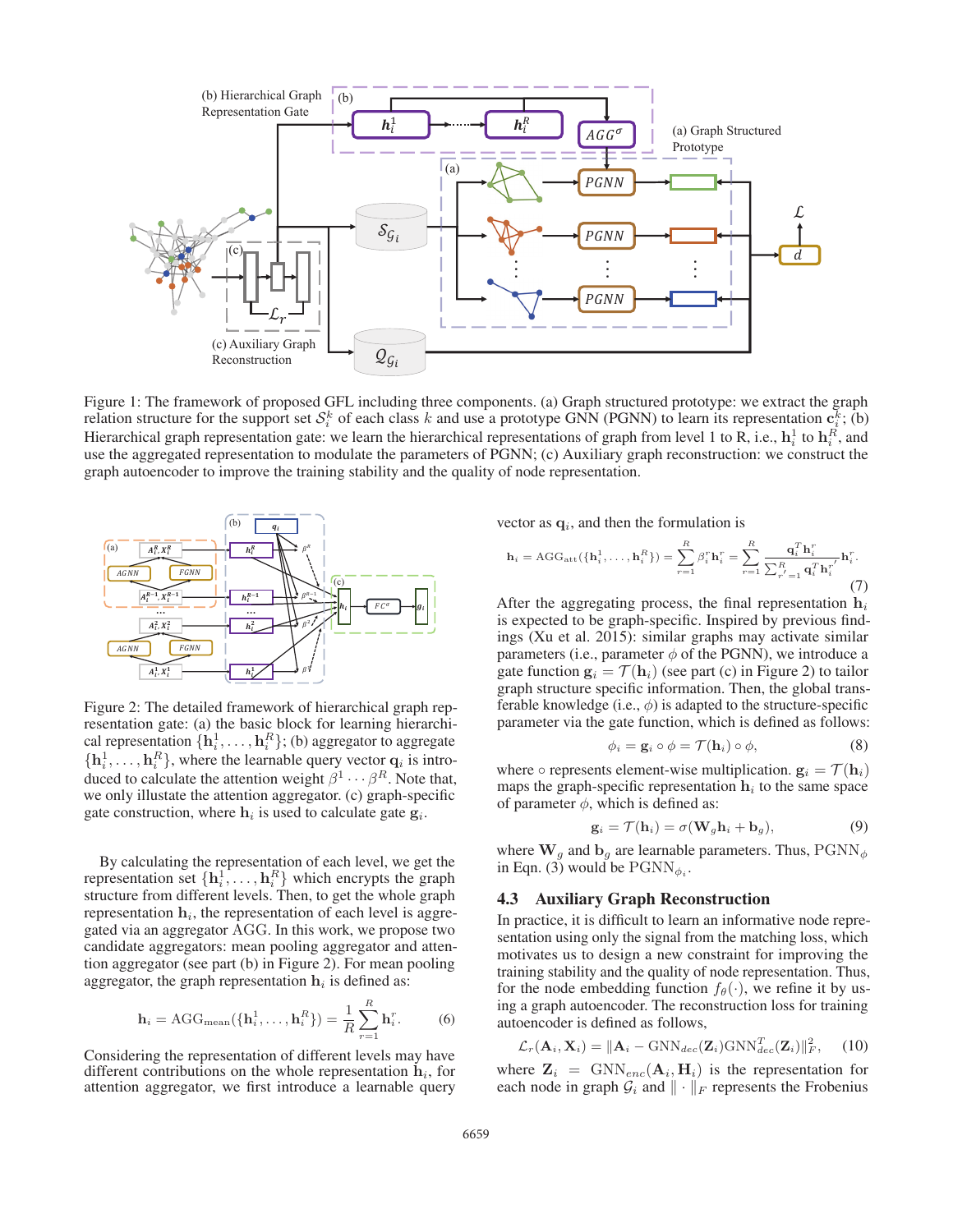Algorithm 1 Training Process of GFL

- **Require:**  $\mathcal{E}$ : distribution over graphs;  $L$ : # of layers in hierarchical structure;  $\alpha$ : stepsize;  $\gamma$ : balancing parameter for loss
- 1: Randomly initialize Θ
- 2: while not done do
- 3: Sample a batch of graphs  $G_i$  ∼  $\mathcal E$  and its corresponding adjacent matrices  $A_i$  and feature matrices  $X_i$
- 4: for all  $\mathcal{G}_i$  do
- 5: Sample support set  $S_i$  and query set  $Q_i$
- 6: Compute the embedding  $f_{\theta}(\mathbf{A}_i, \mathbf{X}_i)$  and its reconstruction error  $\mathcal{L}_r(\mathbf{A}_i, \mathbf{X}_i)$  in Eqn. (10)<br>Compute the hierarchical rep
- 7: Compute the hierarchical representation  $\{h_i^1, \ldots, h_i^R\}$  in Eqn. (5) and gated parameter  $\phi_i$  in Eqn. (8)  $\phi_i$  in Eqn. (8)
- 8: Construct relational graphs  $\{R_i^1, ..., R_i^K\}$  for samples in  $S_i$  and compute graph prototype  $\{\mathbf{c}_i^1, ..., \mathbf{c}_i^K\}$ in Eqn. (3).
- 9: Compute the matching score using the query set  $Q_i$ and evaluate loss in Eqn. (2)
- 10: end for
- 11: Update  $\Theta \leftarrow \Theta \alpha \nabla_{\Theta} \sum_{i=1}^{N_t} \mathcal{L}_i(\mathbf{A}_i, \mathbf{X}_i) + \gamma \mathcal{L}_r(\mathbf{A}_i, \mathbf{X}_i)$ <br>12: **end** while 12: end while

norm. Recalling the objectives for a prototypical network in Section 3, we reach the optimization problem of GFL as min<sub> $\Theta$ </sub>  $\sum_{i=1}^{N_t} \mathcal{L}_i + \gamma \mathcal{L}_r(\mathbf{A}_i, \mathbf{X}_i)$ , where  $\Theta$  represents all learnable parameters. The whole training process of GFL is detailed in Alg. 1.

## 5 Experiments

In this section, we conduct extensive experiments to demonstrate the benefits of GFL, with the goal of answering the following questions: (1) Can GFL outperform baseline meth-

| <b>Dataset</b>                               | Colla.          | Reddit         | Cita.           | Pubmed         |
|----------------------------------------------|-----------------|----------------|-----------------|----------------|
| # Nodes (avg.)<br># Edges (avg.)             | 4.496<br>14,562 | 5.469<br>7,325 | 2.528<br>14,710 | 2.901<br>5,199 |
| # Features/Node                              | 128             | 600            | 100             | 500            |
| # Classes<br># Graphs (Meta-train)           | 4<br>100        | 150            | 30              | 3<br>60        |
| # Graphs (Meta-val.)<br># Graphs (Meta-test) | 10<br>20        | 15<br>25       | 3<br>10         | 5<br>15        |

Table 1: Data Statistics.

ods? (2) Can our proposed graph structured prototype and hierarchical graph representation gate improve the performance? (3) Can our approach learn better representations for each class?

Dataset Description We use four datasets of different kinds of graphs: Collaboration, Reddit, Citation and Pubmed. (1): *Collaboration data*: Our first task is to predict research domains of different academic authors. We use the collaboration graphs extracted from the AMiner data (AMi 2019). Each author is assigned with a computer science category

label according to the majority of their papers' categories. (2): *Reddit data*: In the second task, we predict communities of different Reddit posts. We construct post-to-post graphs from Reddit community data (Hamilton, Ying, and Leskovec 2017), where each edge denotes that the same user comments on both posts. Each post is labeled with a community id. (3): *Citation data*: The third task is to predict paper categories. We derive paper citation graphs from the AMiner data and each paper is labeled with a computer science category label. (4): *Pubmed data*: Similar to the third task, the last task is to predict paper class labels. The difference is that the citation graphs are extracted from the PubMed database (Veličković et al. 2018) and each node is associated with diabetes class id. The statistics of these datasets are reported in Table 1.

Experimental Settings In this work, we follow the traditional few-shot learning settings (Finn, Abbeel, and Levine 2017; Snell, Swersky, and Zemel 2017). For each graph, N labeled nodes for each class are provided as support set. The rest nodes are used as query set for evaluating the performance. Like (Kipf and Welling 2017), the embedding structure (i.e.,  $\theta$  in Eqn. (3)) is a two-layer graph convolutional structure (GCN) with 32 neurons in each layer. For PGNN in Eqn. (3), each AGNN in Eqn. (4) and each FGNN in Eqn. (5), we use one-layer GCN as the proxy of GNN. The distance metric d is defined as the inner product distance. For our proposed GFL, we use GFL-mean and GFL-att to represent the type of hierarchical representation aggregator (i.e., GFL-mean represents mean pooling aggregator in Eqn. (6) and GFL-att represents attention aggregator in Eqn. (7)). The threshold  $\mu_0$  in Section 4.1 for constructing relation structure of support set is set as 0.5.

Baseline Methods For performance comparison of node classification, we consider three types of baselines: (1) *Graphbased semi-supervised methods* including Label Propagation (LP) (Zhu and Ghahramani 2002) and Planetoid (Yang, Cohen, and Salakhudinov 2016); (2) *Graph representation learning methods* including Deepwalk (Perozzi, Al-Rfou, and Skiena 2014), node2vec (Grover and Leskovec 2016), Non-transfer-GCN (Kipf and Welling 2017). Note that, for Non-transfer-GCN, we train GCN on each meta-testing graph with limited labeled data rather than transferring knowledge from meta-training graphs; (3) *Transfer/few-shot methods* including All-Graph-Finetune (AGF), K-nearest-neighbor (K-NN), Matching Network (Matchingnet) (Vinyals et al. 2016), MAML (Finn, Abbeel, and Levine 2017), Prototypical Network (Protonet) (Snell, Swersky, and Zemel 2017). Note that, for All-Graph-Finetune and K-NN methods, follow the settings of (Triantafillou et al. 2019), we first learn the parameters of the embedding structure by feeding all metagraphs one by one. Then, we finetune the parameters or use K-NN to classify nodes based on the learned parameters of embedding structure. Each transfer/few-shot learning method uses the same embedding structure (i.e., two layers GCN) as GFL.

### 5.1 Results

Overall Results For each dataset, we report the averaged accuracy with 95% confidence interval over meta-testing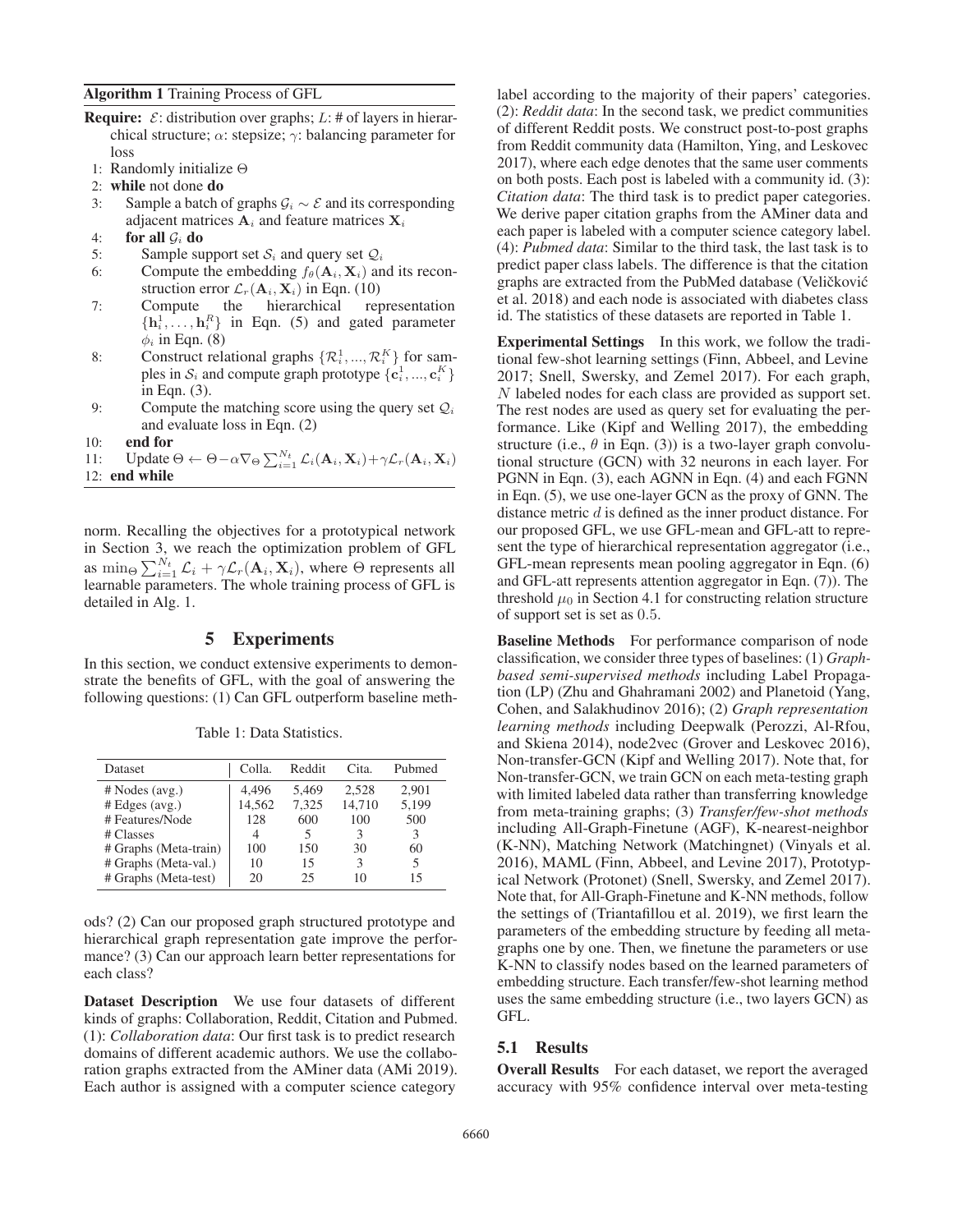Table 2: Comparison between GFL and other node classification methods on four graph datasets. Performance of Accuracy $\pm 95\%$ confidence intervals on 10-shot classification are reported.

| Model                                          | Collaboration                            | Reddit                                 | Citation                               | Pubmed                                 |
|------------------------------------------------|------------------------------------------|----------------------------------------|----------------------------------------|----------------------------------------|
| LP (Zhu and Ghahramani 2002)                   | $61.09 \pm 1.36\%$<br>$62.95 \pm 1.23\%$ | $23.40 + 1.63\%$<br>$50.97 \pm 3.81\%$ | $67.00 + 4.50\%$<br>$61.94 \pm 2.14\%$ | $48.55 + 6.01\%$<br>$51.43 \pm 3.98\%$ |
| Planetoid (Yang, Cohen, and Salakhudinov 2016) |                                          |                                        |                                        |                                        |
| Deepwalk (Perozzi, Al-Rfou, and Skiena 2014)   | $51.74 \pm 1.59\%$                       | $34.81 \pm 2.81\%$                     | $56.56 \pm 5.25\%$                     | $44.33 + 4.88\%$                       |
| node2vec (Grover and Leskovec 2016)            | $59.77 \pm 1.67\%$                       | $43.57 + 2.23\%$                       | $54.66 + 5.16\%$                       | $41.89 + 4.83\%$                       |
| Non-transfer-GCN (Kipf and Welling 2017)       | $63.16 \pm 1.47\%$                       | $46.21 \pm 1.43\%$                     | $63.95 \pm 5.93\%$                     | $54.87 \pm 3.60\%$                     |
| All-Graph-Finetune (AGF)                       | $76.09 \pm 0.56\%$                       | $54.13 \pm 0.57\%$                     | $88.93 + 0.72\%$                       | $83.06 + 0.72\%$                       |
| $K-NN$                                         | $67.53 + 1.33\%$                         | $56.06 + 1.36\%$                       | $78.18 + 1.70\%$                       | $74.33 \pm 0.52\%$                     |
| Matchingnet (Vinyals et al. 2016)              | $80.87 + 0.76\%$                         | $56.21 + 1.87\%$                       | $94.38 + 0.45\%$                       | $85.65 + 0.21\%$                       |
| MAML (Finn, Abbeel, and Levine 2017)           | $79.37 \pm 0.41\%$                       | $59.39 \pm 0.28\%$                     | $95.71 \pm 0.23\%$                     | $88.44 + 0.46\%$                       |
| Protonet (Snell, Swersky, and Zemel 2017)      | $80.49 \pm 0.55\%$                       | $60.46 \pm 0.67\%$                     | $95.12 \pm 0.17\%$                     | $87.90 \pm 0.54\%$                     |
| <b>GFL-mean</b> (Ours)                         | $83.51 \pm 0.38\%$                       | $62.66 \pm 0.57\%$                     | $96.51 + 0.31\%$                       | $89.37 + 0.41\%$                       |
| <b>GFL-att (Ours)</b>                          | $83.79 \pm 0.39\%$                       | $63.14 \pm 0.51\%$                     | $95.85 \pm 0.26\%$                     | $88.96 \pm 0.43\%$                     |

graphs of 10-shot node classification in Table 2. Comparing with graph-based semi-supervised methods and graph representation learning methods, first, we can see that transfer/fewshot methods (i.e., AGF, K-NN, Matchingnet, MAML, Protonet, GFL) significantly improve the performance, showing the power of knowledge transfer from previous learned graphs. Second, both GFL-mean and GFL-att achieve the best performance than other transfer/few-shot methods on four datasets, indicating the effectiveness by incorporating graph prototype and hierarchical graph representation. In addition, as a metric distance based meta-learning algorithm, GFL not only outperforms other algorithms from this research line (i.e., Matchingnet, Protonet), but also achieves better performance than MAML, a representative gradient-based meta-learning algorithm.

Ablation Studies Since GFL integrates three essential components (i.e., graph structured prototype, hierarchical graph representation gate, auxiliary graph reconstruction), we conduct extensive ablation studies to understand the contribution of each component. Table 3 shows the results of ablation studies on each dataset, where the best results among GFLatt and GFL-mean are reported as GFL results. Performance of accuracy are reported in this table. For the graph structured prototype, in (M1a), we first report the performance of protonet for comparison since Protonet use mean pooling of node embedding instead of constructing and exploiting relational structure for each class.

To show the effectiveness of hierarchical graph representation gate, we first remove this component and report the performance in (M2a). The results are inferior, demonstrating that the effectiveness of graph-level representation. In addition, we only use the flat representation structure (i.e.,  $R = 1$ ) in (M2b). The results show the effectiveness of hierarchical representation.

For auxiliary graph reconstruction, we remove the decoder GNN and only use the encoder GNN to learn the node representation in (M3). GFL outperforms (M3) as the graph reconstruction loss refines the learned node representation and enhance the stability of training.



Figure 3: Effect of support set size, which is represented by shot number N

#### 5.2 Sensitivity Analysis

In this section, we analyze the sensitivities of the model to the size of the support set, threshold  $\mu$  in the construction of the graph prototype, and the similarity function for constructing relational structure  $\mathcal{R}_i^k$ .

Effect of Support Set Size We analyze the effect of the support set size, which is represented by the shot number  $N$ . For comparisons, we select two representative few-shot learning methods: Protonet (metric-learning based model) and MAML (gradient-based model). The results of each dataset are shown in Figure 3a-3d. We notice that when the support set size is small, Protonet performs worse than MAML. One potential reason could be that Protonet is sensitive to outliers, as it calculates prototype by averaging values over samples with equal weights. Thus, more data is expected to derive a reliable prototype. However, by extracting the relational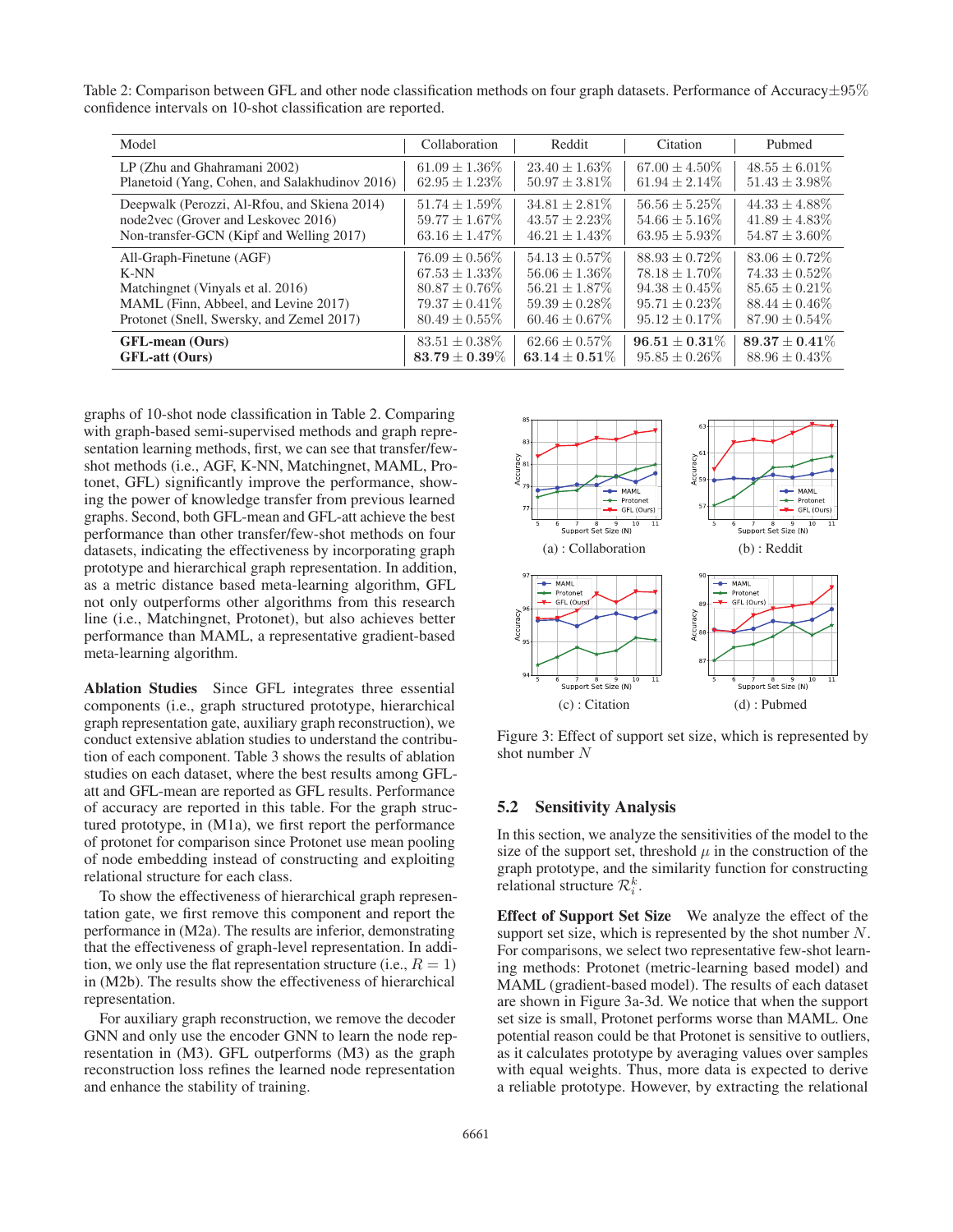Table 3: Results of Ablation Study. Performance of Accuracy $\pm 95\%$  confidence intervals are reported. We select the best performance of GFL-mean and GFL-att as GFL in this table.

| <b>Ablation Model</b>                                                                                         | Collaboration                            | Reddit                                   | Citation                                 | Pubmed                                   |
|---------------------------------------------------------------------------------------------------------------|------------------------------------------|------------------------------------------|------------------------------------------|------------------------------------------|
| $(M1a)$ : use the mean pooling prototype (i.e., protonet)                                                     | $80.49 \pm 0.55\%$                       | $60.46 \pm 0.67\%$                       | $95.12 \pm 0.17\%$                       | $87.90 \pm 0.54\%$                       |
| (M2a): remove the hierarchical representation gate<br>(M2b): use flat representation rather than hierarchical | $82.63 \pm 0.45\%$<br>$83.45 \pm 0.41\%$ | $61.99 \pm 0.27\%$<br>$62.55 \pm 0.65\%$ | $95.33 \pm 0.35\%$<br>$95.76 \pm 0.37\%$ | $88.15 \pm 0.55\%$<br>$89.08 \pm 0.47\%$ |
| (M3): remove the graph reconstruction loss                                                                    | $82.98 \pm 0.37\%$                       | $62.58 \pm 0.47\%$                       | $95.63 \pm 0.27\%$                       | $89.11 \pm 0.43\%$                       |
| GFL (Ours)                                                                                                    | $83.79 \pm 0.39\%$                       | 63.14 $\pm$ 0.51% $\parallel$            | $\textbf{96.51} \pm \textbf{0.31}\%$     | $89.37 \pm 0.41\%$                       |



Figure 4: Embedding visualization of positive (cyan nodes) and negative (grey nodes) data samples for each class.

| $\mu$   | Collaboration | Reddit    | Citation   Pubmed |         |
|---------|---------------|-----------|-------------------|---------|
| 0.5     | 83.79%        | 63.14\%   | $96.51\%$         | 89.37%  |
| 0.6     | 83.26\%       | $63.43\%$ | 96.19%            | 89.42\% |
| 0.7     | 83.31%        | 63.17\%   | 95.35%            | 89.60%  |
| $0.8\,$ | 83.14\%       | 63.21%    | 95.18%            | 89.21%  |

Table 4: Effect of threshold  $\mu$  in relational structure construction of graph prototype. Results of Accuracy are reported.

structure among samples of the same class, our algorithm is more robust and achieves best performance in all scenarios.

Table 5: Effect of different similarity functions for calculating relational structure  $\mathcal{R}_i^k$ . Results of Accuracy are reported.

| Method      | Collab. | Reddit  | Cita.     | Pubmed |
|-------------|---------|---------|-----------|--------|
| Jaccard     | 82.98%  | 62.71\% | 95.18%    | 88.91% |
| Adamic-Adar | 83.70%  | 62.87%  | 95.49%    | 89.21% |
| PageRank    | 84.14%  | 63.08%  | 95.93%    | 90.02% |
| Top-k CN    | 83.79%  | 63.14%  | $96.51\%$ | 89.37% |
|             |         |         |           |        |

Effect of Threshold  $\mu$  in Graph Prototype Construction We further analyze the effect of threshold  $\mu$  for constructing relational structure of the graph prototype. The results of  $\mu = \{0.5, 0.6, 0.7, 0.8\}$  are reported in Table 4. In this table, the best threshold varies among different datasets. The effectiveness of the threshold demonstrates that the proposed model is robust to outliers.

Effect of Different Similarity Functions for Constructing **Relational Structure**  $\mathcal{R}_i^k$  We further analyze the effect of different similarity functions for constructing relational of different similarity functions for constructing relational structure of the graph prototype. Jaccard Index, Adamic-Adar (Adamic and Adar 2003), PageRank and Top-k Common Neighbors (Top-k CN) are selected and the results are reported in Table 5. Note that, in previous results, we all use Top-k CN as similarity function. The results show that GFL is not very sensitive to the similarity on a dataset may be achieved by different functions.

#### 5.3 Analysis of Learned Representation

To better compare the learned representation of our model and Protonet, for each class, we use t-SNE (Maaten and Hinton 2008) to visualize the embedding (i.e.,  $f_{\theta}$ ) of positive samples (belong to this class) and 1000 negative samples (not belong to this class). The results of GFL and Protonet on collabration data are shown in Figure 4. Compared with Protonet, in this figure, we can see that our model can better distinguish the positive and negative samples.